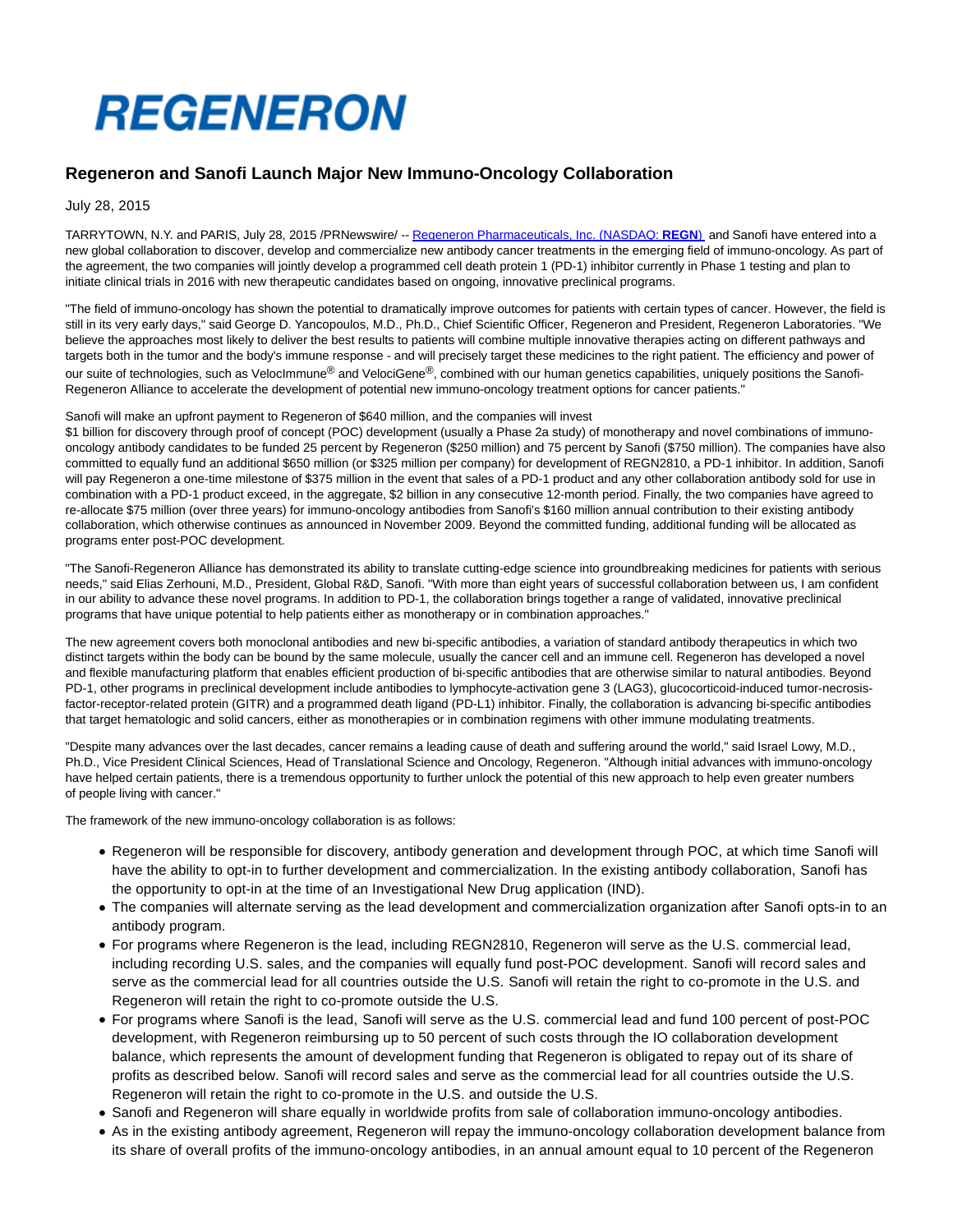## share of profits.

The exclusive collaboration to discover and develop potential monotherapy or novel combination immuno-oncology antibody candidates through POC will last five years with an ability to extend the collaboration for selected ongoing programs for an additional three years. The agreement does not include Chimeric Antigen Receptors. Additional terms, including potential therapeutic targets or mechanisms, were not disclosed.

#### **About Sanofi**

Sanofi, a global healthcare leader, discovers, develops and distributes therapeutic solutions focused on patients' needs. Sanofi has core strengths in the field of healthcare with seven growth platforms: diabetes solutions, human vaccines, innovative drugs, consumer healthcare, emerging markets, animal health and the new Genzyme. Sanofi is listed in Paris (EURONEXT[: SAN\)](http://en.sanofi.com/investors/share/stock_chart/stock_chart.aspx) and in New York (NYSE[: SNY\).](http://en.sanofi.com/investors/share/stock_chart/stock_chart.aspx)

#### **About Regeneron Pharmaceuticals, Inc.**

Regeneron [\(NASDAQ: REGN\)](http://investor.regeneron.com/stockquote.cfm) is a leading science-based biopharmaceutical company based in Tarrytown, New York that discovers, invents, develops, manufactures, and commercializes medicines for the treatment of serious medical conditions. Regeneron commercializes medicines for eye diseases, high LDL-cholesterol and a rare inflammatory condition and has product candidates in development in other areas of high unmet medical need, including oncology, rheumatoid arthritis, asthma, and atopic dermatitis. For additional information about the company, please visit [www.regeneron.com.](http://www.regeneron.com/)

#### **Sanofi Forward-Looking Statements**

This press release contains forward-looking statements as defined in the Private Securities Litigation Reform Act of 1995, as amended. Forwardlooking statements are statements that are not historical facts. These statements include projections and estimates and their underlying assumptions, statements regarding plans, objectives, intentions and expectations with respect to future financial results, events, operations, services, product development and potential, and statements regarding future performance. Forward-looking statements are generally identified by the words "expects", "anticipates", "believes", "intends", "estimates", "plans" and similar expressions. Although Sanofi's management believes that the expectations reflected in such forward-looking statements are reasonable, investors are cautioned that forward-looking information and statements are subject to various risks and uncertainties, many of which are difficult to predict and generally beyond the control of Sanofi, that could cause actual results and developments to differ materially from those expressed in, or implied or projected by, the forward-looking information and statements. These risks and uncertainties include among other things, the uncertainties inherent in research and development, future clinical data and analysis, including post marketing, decisions by regulatory authorities, such as the FDA or the EMA, regarding whether and when to approve any drug, device or biological application that may be filed for any such product candidates as well as their decisions regarding labelling and other matters that could affect the availability or commercial potential of such product candidates, the absence of guarantee that the product candidates if approved will be commercially successful, the future approval and commercial success of therapeutic alternatives, the Group's ability to benefit from external growth opportunities, trends in exchange rates and prevailing interest rates, the impact of cost containment policies and subsequent changes thereto, the average number of shares outstanding as well as those discussed or identified in the public filings with the SEC and the AMF made by Sanofi, including those listed under "Risk Factors" and "Cautionary Statement Regarding Forward-Looking Statements" in Sanofi's annual report on Form 20-F for the year ended December 31, 2014. Other than as required by applicable law, Sanofi does not undertake any obligation to update or revise any forward-looking information or statements.

#### **Regeneron Forward-Looking Statements**

This news release includes forward-looking statements that involve risks and uncertainties relating to future events and the future performance of Regeneron Pharmaceuticals, Inc. ("Regeneron"), and actual events or results may differ materially from these forward-looking statements. Words such as "anticipate," "expect," "intend," "plan," "believe," "seek," "estimate," variations of such words, and similar expressions are intended to identify such forward-looking statements, although not all forward-looking statements contain these identifying words. These statements concern, and these risks and uncertainties include, among others, the nature, timing, and possible success and therapeutic applications of Regeneron's products, product candidates, and research and clinical programs now underway or planned, including REGN2810 and antibodies targeting programmed death-ligand 1 (PD-1), lymphocyte-activation gene 3 (LAG3), and glucocorticoid-induced tumour-necrosis-factor-receptor-related protein (GITR), as well as other monoclonal antibodies and bi-specific antibodies that may be subject to the immuno-oncology collaboration with Sanofi described in this news release; the potential for any license or collaboration agreement, including Regeneron's agreements with Sanofi (such as the immuno-oncology collaboration described in this news release) and Bayer HealthCare LLC, to be cancelled, not extended, or otherwise terminated without any further product success; unforeseen safety issues resulting from the administration of products and product candidates in patients, including serious complications or side effects in connection with the use of Regeneron's product candidates in clinical trials; the likelihood and timing of possible regulatory approval and commercial launch of Regeneron's late-stage product candidates; ongoing regulatory obligations and oversight impacting Regeneron's marketed products, research and clinical programs, and business, including those relating to patient privacy; determinations by regulatory and administrative governmental authorities which may delay or restrict Regeneron's ability to continue to develop or commercialize Regeneron's products and product candidates; competing drugs and product candidates that may be superior to Regeneron's products and product candidates; uncertainty of market acceptance and commercial success of Regeneron's products and product candidates; the ability of Regeneron to manufacture and manage supply chains for multiple products and product candidates; coverage and reimbursement determinations by third-party payers, including Medicare and Medicaid; unanticipated expenses; the costs of developing, producing, and selling products; the ability of Regeneron to meet any of its sales or other financial projections or guidance and changes to the assumptions underlying those projections or guidance; and risks associated with intellectual property of other parties and pending or future litigation relating thereto. A more complete description of these and other material risks can be found in Regeneron's filings with the United States Securities and Exchange Commission, including its Form 10-K for the year ended December 31, 2014 and its Form 10-Q for the quarter ended March 31, 2015. Any forward-looking statements are made based on management's current beliefs and judgment, and the reader is cautioned not to rely on any forward-looking statements made by Regeneron. Regeneron does not undertake any obligation to update publicly any forward-looking statement, including without limitation any financial projection or guidance, whether as a result of new information, future events, or otherwise.

## **Contacts Sanofi:**

**Media Relations**

**Jack Cox** Tel: +33 (0) 1 53 77 94 74 Mobile: +33 (0) 6 78 52 05 36 [Jack.Cox@sanofi.com](mailto:Jack.Cox@sanofi.com)

**Investor Relations Sébastien Martel** Tel: +33 (0)1 53 77 45 45 [IR@sanofi.com](mailto:IR@sanofi.com)